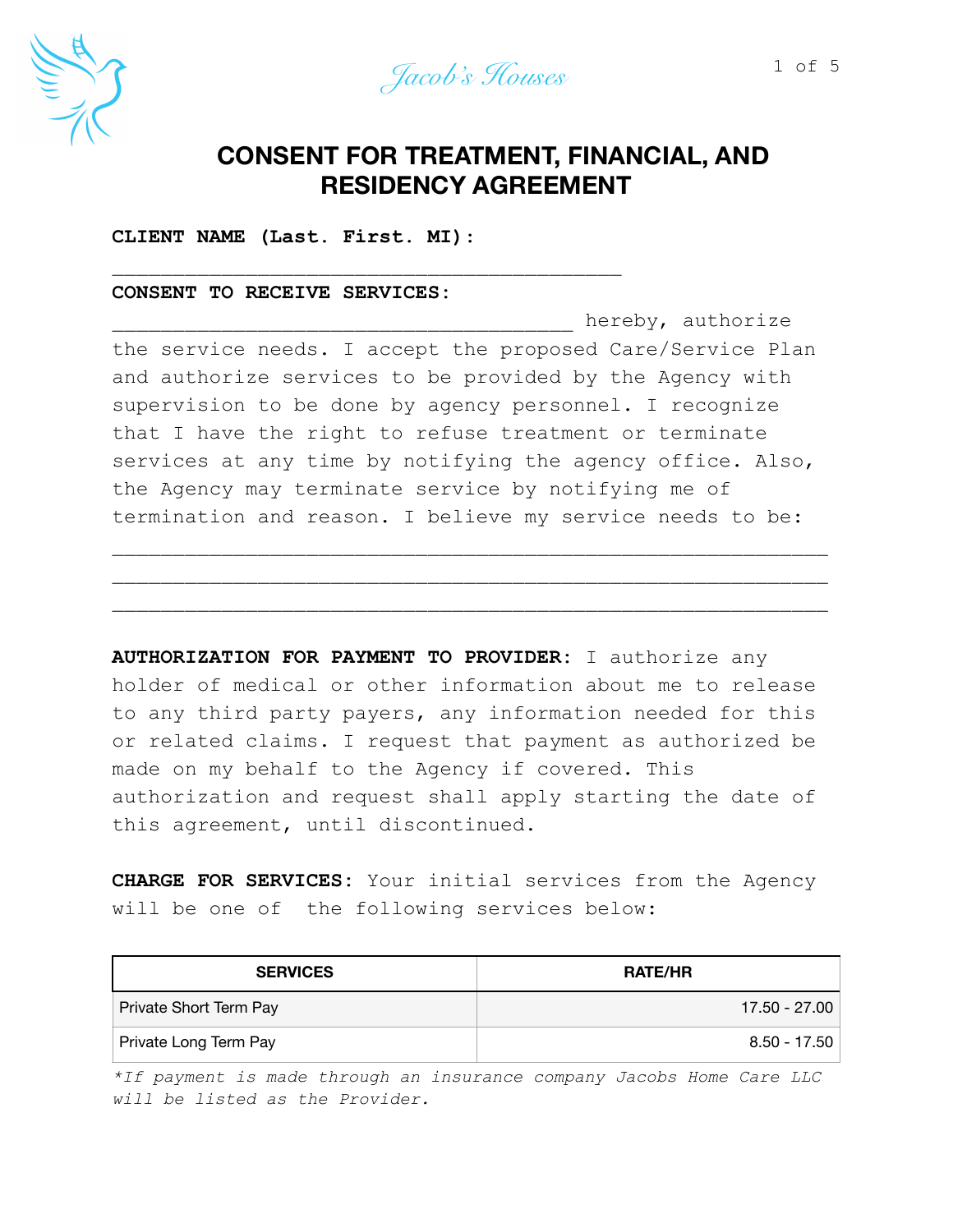**CLIENT LIABILITY FOR PAYMENT:** You have the right to be advised, before service is initiated of the extent to which payment for services may be expected from other sources and the extent to which payment may be required from you, the client. We are advising you, orally and in writing, about the cost of items and services to be provided. You must make the Services Payment on the 1st day of each month. As the client, you will be notified of any change in the charges for services provided as soon as possible, but no later than 30 days from the date that Jacobs Houses becomes aware of a change. You will be responsible for charges related to the services provided to you by this agency.

**CONFIDENTIALITY:** It is our policy to protect all clinical records against loss, defacement, tampering and use by unauthorized person(s). The client's written consent shall be required for the release of medical information to persons not otherwise authorized by law (federal and state) to receive this information. Authorized persons who may review the clinical record include physicians, third party payers and external and internal auditing personnel.

**RELEASE OF RECORDS:** I understand the agency policy with regard to confidentiality and release of records prohibits access to my records by persons other than personnel involved in service. I therefore give written consent for release of medical records to service providers involved in my service delivery.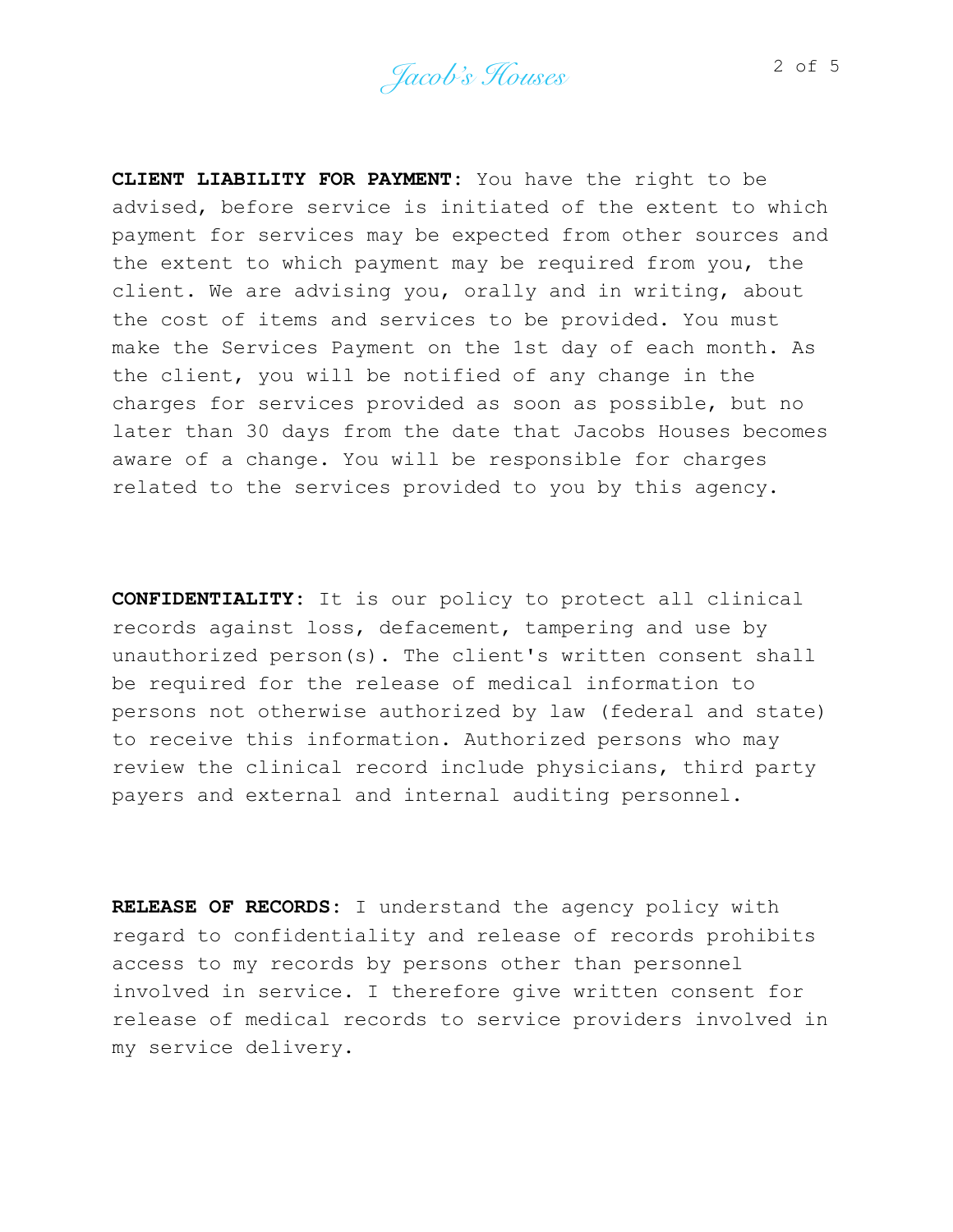*Jacob's Houses* 3 of 5

#### **DEPOSITS/ADDITIONAL FEES:**

A. The non-refundable deposit is collected as an administrative/ bed hold charge to reserve a room for the resident move-in. Rooms will not be held for more than five (5) days of the non-refundable deposit unless the resident or resident's representative begins paying the monthly fee to secure the room past the five (5) day bed hold date.

B. Jacob's Houses, does not collect a security deposit, upon admission, to cover damages (if any) made by the resident to the facility. However, Residents and their representatives are held liable and will be charged for any damages made by the resident to Jacobs Houses, excluding normal wear and tear. The resident/representative is liable for any fees or charges incurred by resident including fees documented from non-compliance with the residency agreement.

C. If client passes away under the care of Jacobs Houses, there will be an additional \$500 cleaning/disinfectant fee applied to the final invoice.

## **REFUNDS:**

*Jacob's Houses, has a no refund policy for any "unused" days of occupancy from any monies collected for the monthly rate unless:*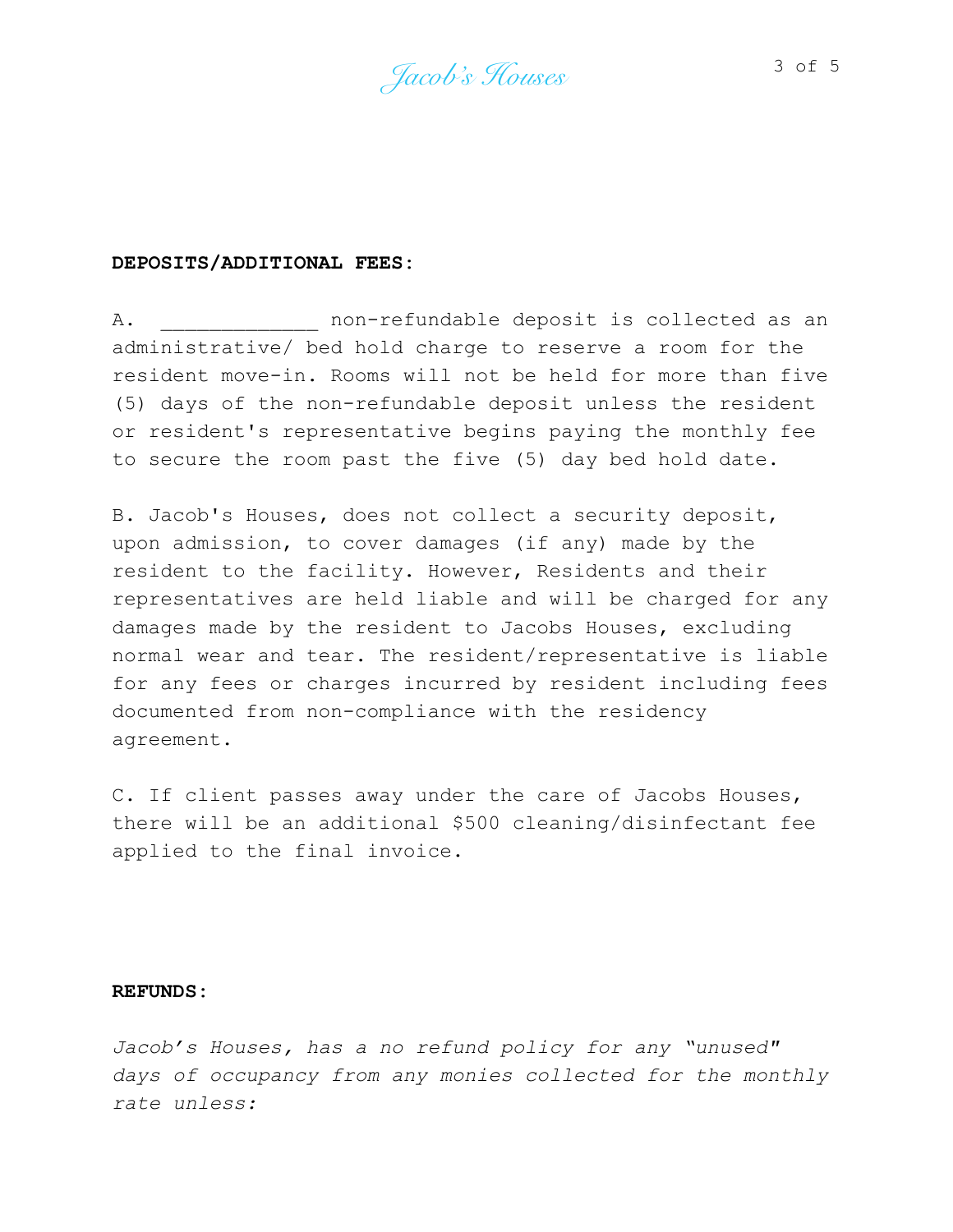Jacob's Houses 4 of 5

1. The Facility is not authorized or unable to provide level of services required or needed by the resident 2. The Resident or representative terminated residency because services were not provided to the resident according to the resident's service plan; Refunds will be issued based on pro-rated calculation of the monthly rate divided by the average of 30.5 days (per month) then multiplied as a daily rate by the number of any unused days remaining of any pre-paid monthly rate beginning the date of vacancy and issued within 30 days of last day of occupancy.

\*\*The Initial Deposit will only be refunded if the resident/representative meets the requirement set forth in the contract and is not:

- 1. Late on monthly payment
- 2. Full monthly agreed amount is paid and honored

3. Jacob's Houses is given a 30 day notice as to the other last day of resident occupancy.

### **PROVISIONS OF SERVICE:**

Jacob's Houses will provide:

- A pleasant semiprivate or private room
- 3 meals and 2 snacks a day if need it.
- Daily housekeeping
- Linen and towels
- Laundry
- Showers
- •24-hour care
- •Medication Management